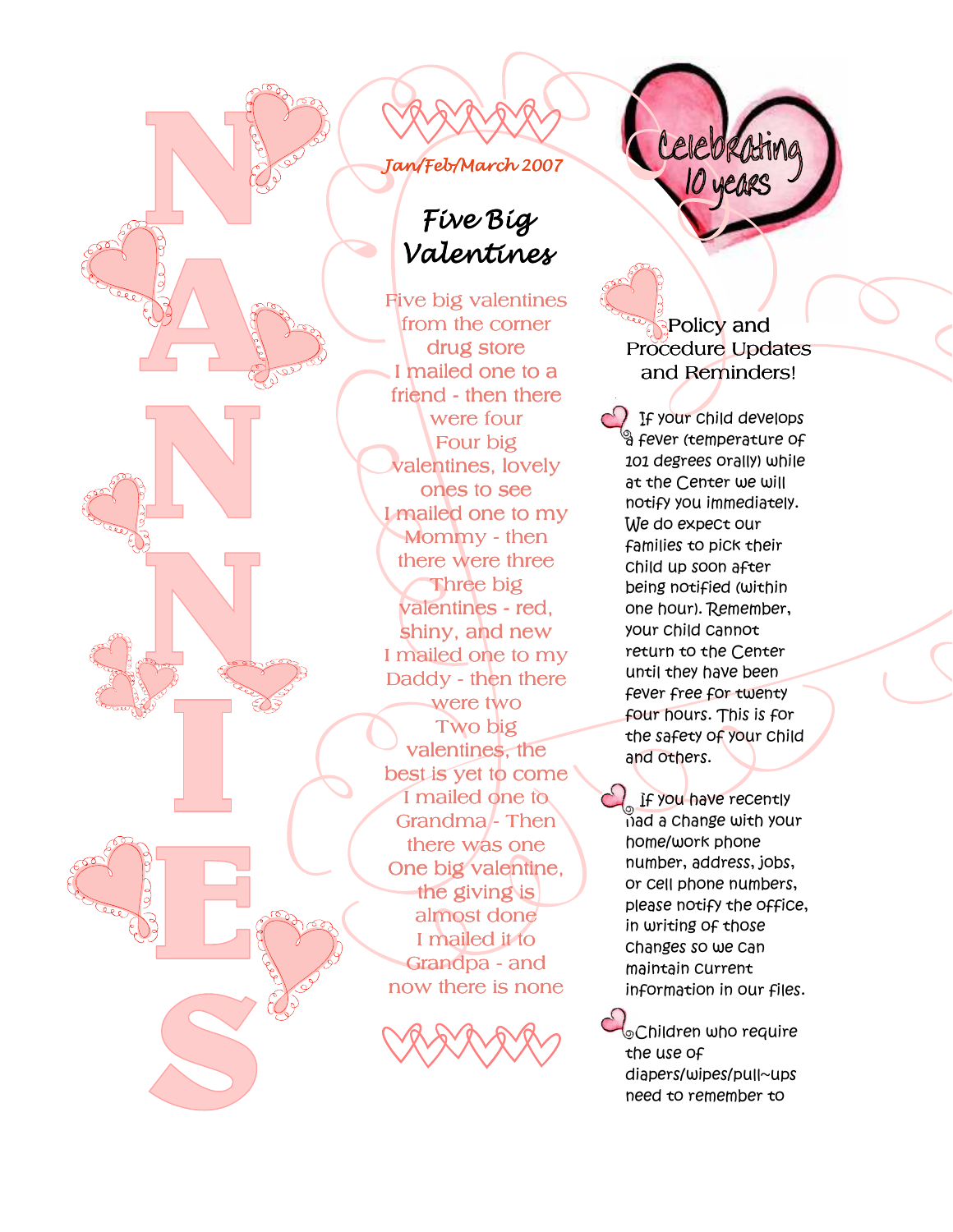bring on large container of diapers and wipes the first Monday of each Month. That supply will be marked for identification.

 $C_{\circ}$  Please remember when scheduling doctor appointments etc…if your child leaves the Center during the day they are considered gone and will NOT return.



The Center opens our doors at 6:00 am, if you should arrive prior to this time and our doors are unlocked; please stay with your child until 6:00 am. Our staff needs a few minutes to gather supplies to ready themselves for the day.



 $\mathcal{C}_0$  Please notify the Center if your child is NOT going to be at the Center for any reason prior to 8:30 am.



 $\mathbb{C}_\circ$  please remove all unnecessary items from your child's cubby at least weekly, preferably daily if at all possible. The cubbies get so full your child has a difficult time placing their preschool items in them to show mom and dad.



The dinner guests were sitting around the table discussing life.  $O$ ne man, a  $CEO$ , decided to explain the problem with education. He argued, "What's a kid going to learn from someone who decided his/her best option in life was to become a teacher?"

He reminded the other dinner guests what they say about teachers: "Those who can, do. Those who can't, teach."

To stress his point he said to another guest; "You're a teacher, Susan. Be honest. What do you make?"

 $S$ usan, who had a

reputation for honesty and frankness replied, "You want to know what I make?

"I make kids work harder than they ever thought they could. I make a  $C$  + feel like the winner of the Congressional Medal of Honor. I make kids sit through 40 minutes of study hall in absolute silence.

"You want to know what I make? I make kids wonder. I make them question. I make them criticize. I make them apologize and mean it. I make them write. I make them read, read, read. I make them show all their work in math and perfect their final drafts in English. I make them understand that if you have the brains, and follow your heart, and if someone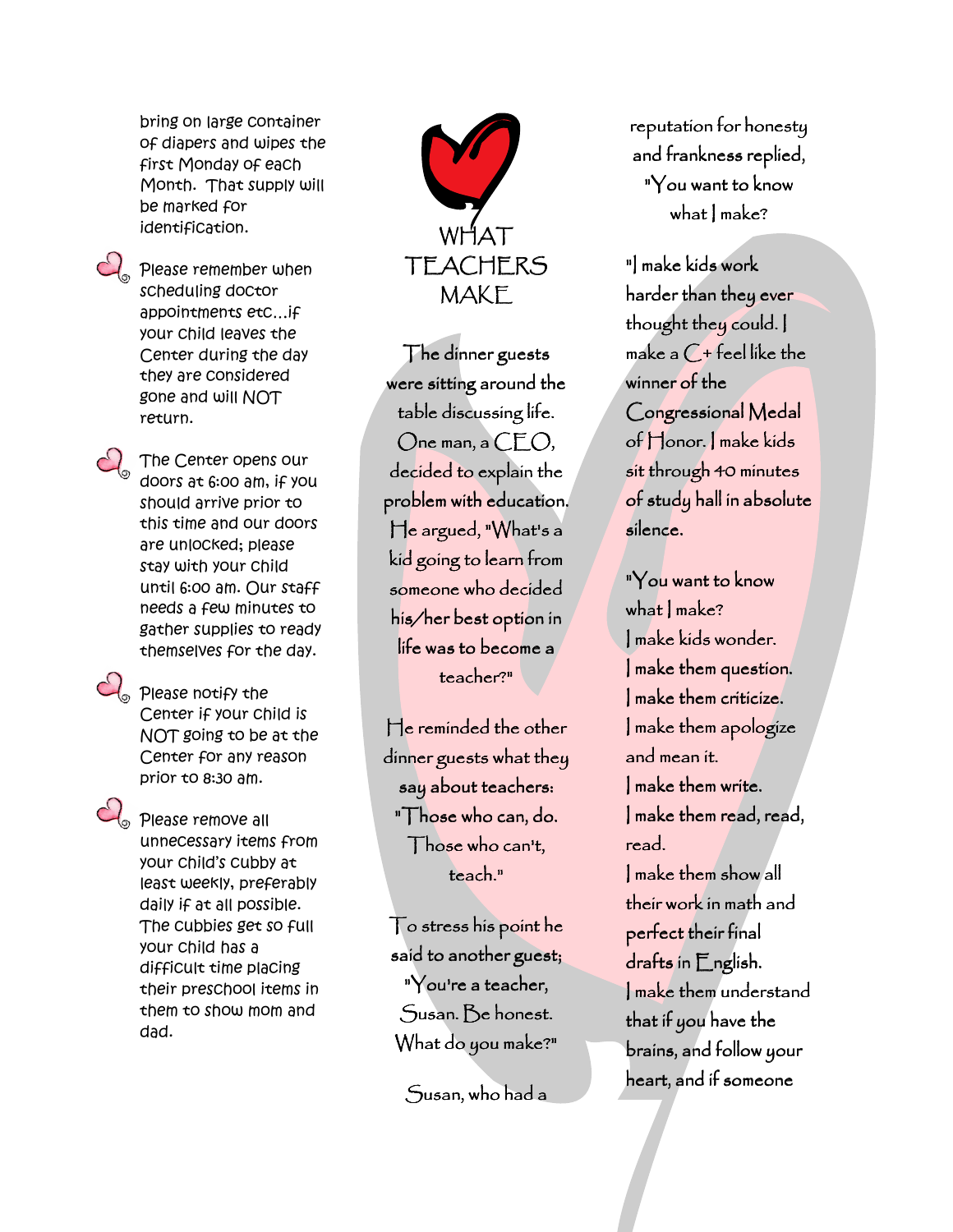ever tries to judge you by what you make, you must pay no attention because they just didn't learn."

Susan paused and then continued. "You want to know what I  $make$ ? " $MAKEA$ DIFFERENCE.' What do you make?"

THERE IS **MUCH TRUTH** IN THAT STATEMENT. And don't forget, "Teachers make every other profession possible.

Thank a teacher.



If you have books at home your child is not using or has lost interest in; you could donate them

to the Center! Other children could enjoy and also benefit from them. If you do bring books to the Center, please bring them to the office so we may log them into our system before distributing them throughout the Center.



Just a note of "thanks" to Rusty Thompson who gave our staff "CRABS!" You are such a special person and we thank you for all your support and E kindness.



 $\sim$  We would really appreciate parents and family members reminding their children to walk in the parking lot and when inside the Center. This will help reinforce what the teachers are instructing the children to do throughout the day. Otherwise, children and others are going to get hurt! Thank you so much for your understanding. Remember, an ounce of prevention is worth a pound of cure!

~ We would also ask that you not throw your cigarette butts in the proper receptacles. We have literally picked up hundreds of cigarette butts in and around the front entry way of the Center. Parents have occasionally seen children pick them up and mimic smoking! YUK! We appreciate all your help and consideration in this matter.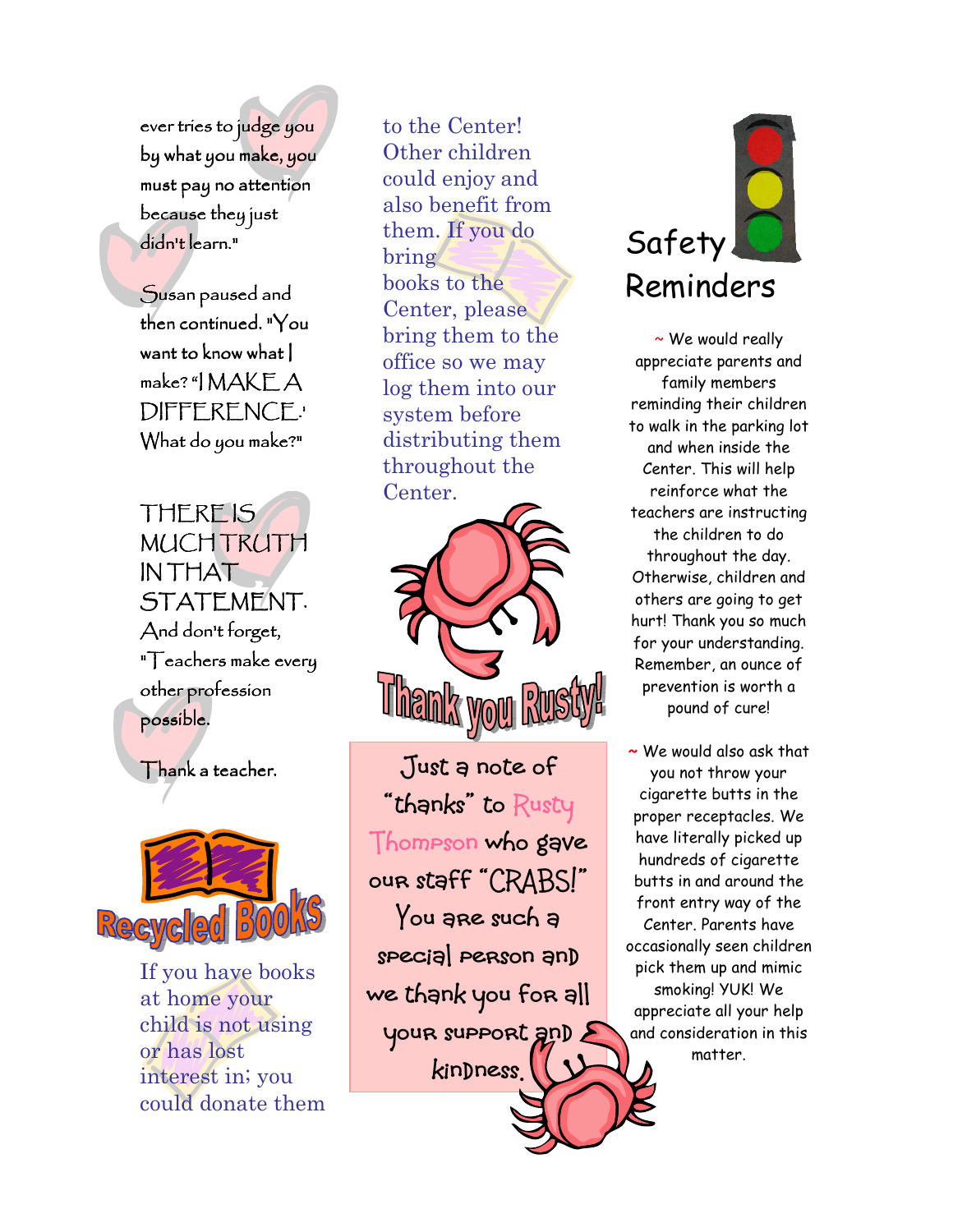

We thought we would never get started but the construction on our new building (South-east of the building) has begun! We are so excited and hope to have this completed in about three months, weather permitting. Let us just thank you for your patience during this "messy" time. We are also very excited about the additional parking area being developed (west of the current parking lot).

If you have any questions please stop in the office and talk with Ms. Vickie or Ms. Cyndie!

# Showing your "love" for your caregiver by being kind and consíderate:

We all know how we would like to be treated. We instruct our staff to be kind and considerate and respectful of others' thoughts and feelings. In return we ask that you treat the staff with the same respect. The Center realizes that leaving your children under the watchful eye of others can be stressful and challenging to say the least. But we ask that you respect your child care provider as a person and treat her/him as a professional. Your provider should respect your role as final authority for your child. No matter what the topic, you will find it easier to address when you begin by respecting the other person.

You can get more accomplished with honey than you can with vinegar.



## Choosing books for babies and young children

Many educational studies show that when parents read to their children from the time they are babies, children learn to read earlier and are better readers later in school. Having books and magazines at home is important. But how do you know what books to choose for your child? Here are some tips for getting good books for young children of all ages.

### Where to get books

Borrowing books from the public library is a good place to start. Many libraries now offer board books for infants and toddlers plus picture books for preschoolers. Garage sales and sales conducted by libraries are good sources of inexpensive books. Or you can organize a book exchange in your neighborhood or preschool so children can trade books. Discount stores,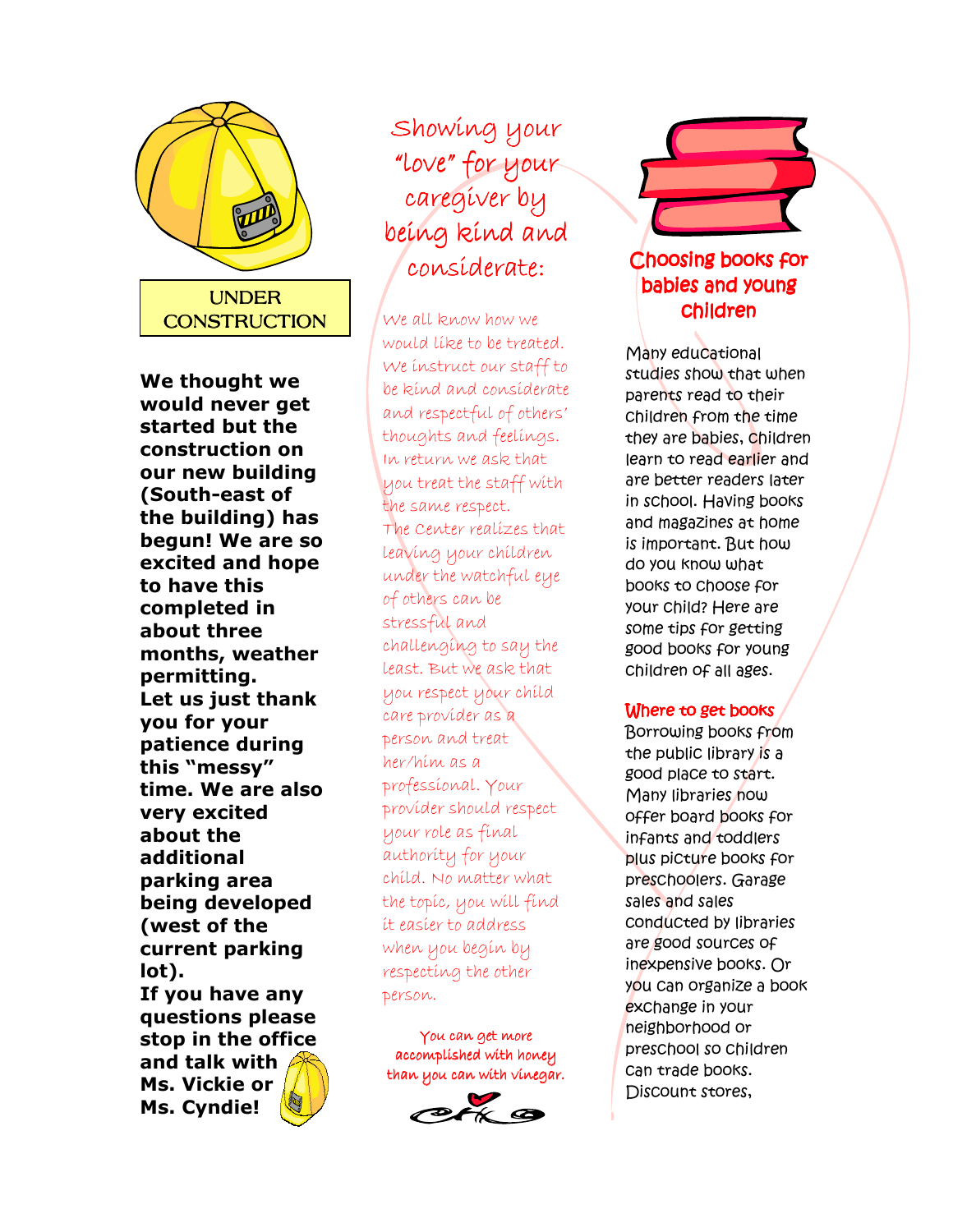bookstores and Internet book sellers all have bargain sections or run specials.

#### Where to keep books

Children need to have books where they can reach them, so consider having several places at home and in the car where books are readily available. A cardboard box that the child is allowed to decorate with art work or scribbling is a simple solution. A low shelf or a bottom drawer also allows easy access.

#### What to look for in a book

Good books for young children need to be well made and durable. Little ones like to really explore their favorite books, carrying them around, tugging on the pages, and even "mouthing" them. Large, colorful pictures attract children to books and hold their interest. The youngest children will enjoy photographs or realistic pictures which help them relate the book to familiar things in their surroundings. Preschoolers are attracted to a wide variety of artwork in books. Good stories with interesting

characters and a plot with lots of action also appeal to preschoolers, where babies and toddlers are interested in books with just a few words on the page or ones that label objects in the pictures. Choose books for all ages that picture people with a variety of cultures, races, physical abilities or occupations.

#### When to get and give books

Anytime is a great time for a new book! Give books for special occasions or everyday treats. Encourage your child to choose a book as a souvenir on a family trip. Encourage grandparents or other relatives to help build your child's personal library, and let the giver have the pleasure of reading the book to your child for the first time. Buy books as gifts for baby showers, children's birthday parties, or holiday gifts. No matter when you give your child a book, you are helping build a love of reading.

## Characteristics of good books

Books for babies to 1

- year:
- Thick cardboard pages
- Flexible cloth or vinyl pages
- Small, chunky format
- Simple, bright pictures or photos
- Few or no words on a page
- Themes that encourage sounds (farm animals, vehicles, etc.)

#### Books for toddlers and twos:

- Cardboard or thick paper pages
- Repetition of words or phrases
- Pictures that tell a story without words
- A story told in a few, simple words
- Nursery rhymes or rhyming words
- Stories about familiar, everyday things
- Simple concepts like colors or shapes

#### Books for preschoolers:

- Increasingly more complicated stories
- Stories about different cultures and places
- **Folktales**